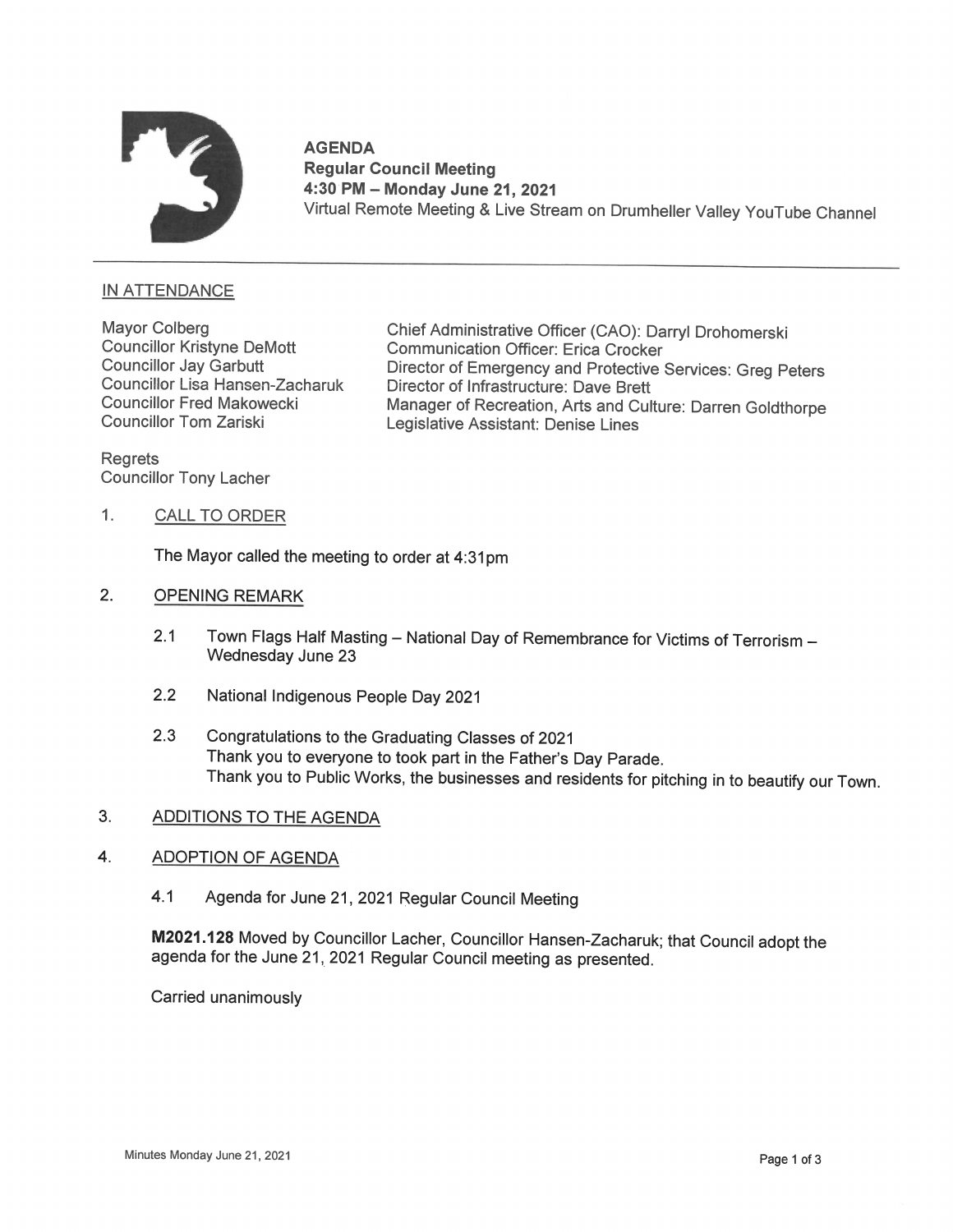## 5. MINUTES

5.1 Minutes for the May 31, 2021 Regular Council Meeting

M2021.129 Moved by Councillor Makowecki, Councillor De Mott; that Council adopt the minutes for May 31, 2021 Regular Council meeting as presented.

Carried unanimously

#### $6.$ REQUEST FOR DECISION AND REPORTS

- 6.1. CHIEF ADMINISTRATIVE OFFICFR
	- 6.1.1 Drumheller Flood Mitigation Update Presented by Darryl Drohomerski, CAO Subject matter included:
		- Some of the design information will be available to present in certain neighbourhoods by early fall.
		- Approximately 90 homeowners will be impacted by the berm construction Scott Land will start to contact the property owners in a few weeks. Mark Steffler, the interim project manager, is writing a request for proposa
		- for the services for a project manager.
		- Our communications team is doing our best to contact people as they call or write to the flood office, with the contact information on www.drumheller.ca .
	- 6.1.2 2021 Council Meeting Schedule V2- Update Council has recommended that meeting remain virtual for the foreseeable future.
	- 6.1.3 Request for Decision: Election Bylaw 12.21 <sup>+</sup> Election Signage Bylaw 13.21

M2021.13O Moved by Councillor Makowecki, Councillor Zariski; that Council give first reading to Election Bylaw 12.21 as presented.

Carried unanimously

M2021.131 Moved by Councillor Makowecki, Councillor Zariski; that Council give first reading to Election Signage Bylaw 13.21 as presented

Carried unanimously

## 6.2 DIRECTOR OF INFRASTRUCTURE

6.2.1. Request for Decision - Award of Street Improvement Program 2021 In attendance: Rick Wiljamaa, Senior Project Manager; MPE Engineering

M2021.132 Moved by Councillor Zariski, Councillor Hansen-Zacharuk, that the Street Improvement Program 2021 Request for Tender be awarded to Brooks Asphalt and Aggregate Ltd for the amount of \$ 2,176,624.64 excluding GST.

Carried unanimously